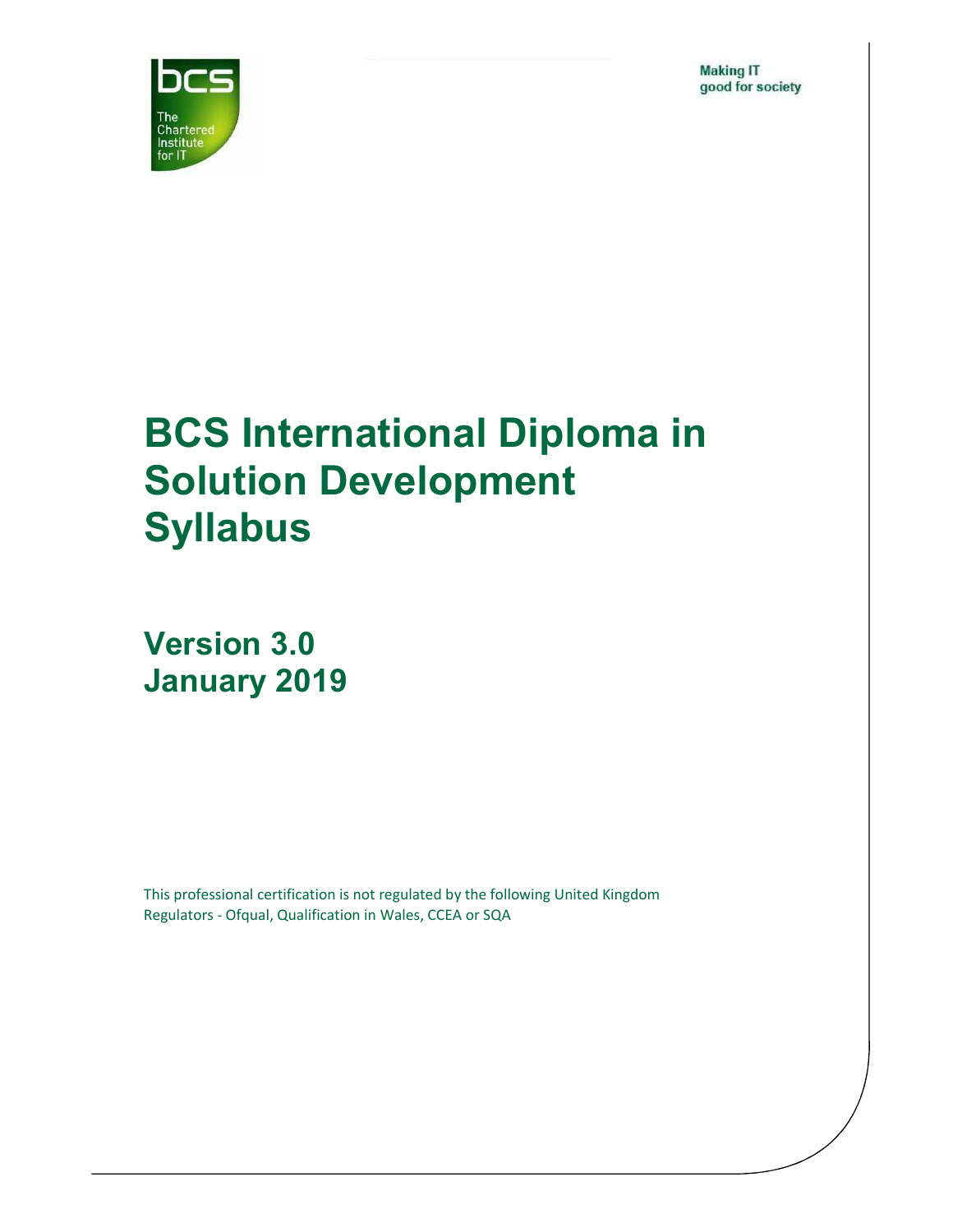### **Contents**

| 3. |  |  |  |
|----|--|--|--|
| 4. |  |  |  |
| 5. |  |  |  |
|    |  |  |  |
|    |  |  |  |
|    |  |  |  |
|    |  |  |  |
|    |  |  |  |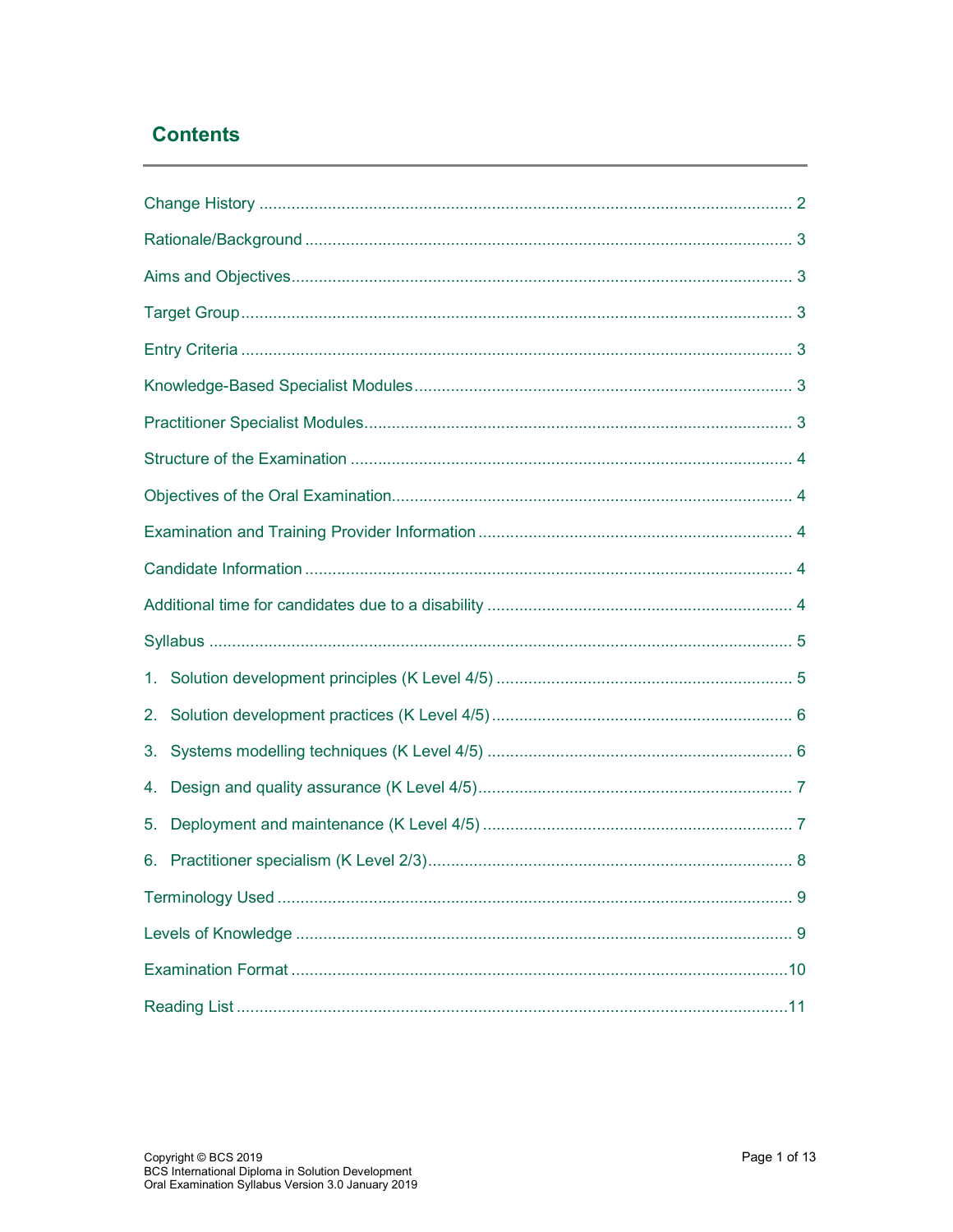# Change History

Any changes made to the syllabus shall be clearly documented with a change history log. This shall include the latest version number, date of the amendment and changes made. The purpose is to identify quickly what changes have been made.

| <b>Version</b><br><b>Number</b> | <b>Changes Made</b>                                                                                                                                                                                                                                                                                                                                                                                             |
|---------------------------------|-----------------------------------------------------------------------------------------------------------------------------------------------------------------------------------------------------------------------------------------------------------------------------------------------------------------------------------------------------------------------------------------------------------------|
| Version 3.0<br>January 2019     | Re-structured knowledge areas to reduce from 7 to 6 and remove the<br>knowledge-based specialism knowledge area. Refreshed reading list.<br>Included definitions for Bloom knowledge levels. Improved consistency<br>with International Diploma in Business Analysis syllabus. Systems<br>Modelling Techniques and Deployment knowledge areas expanded to<br>clarify expectations for examiners and candidates. |
| Version 2.2<br>October 2014     | Updated language requirements for additional time and use of<br>dictionaries.                                                                                                                                                                                                                                                                                                                                   |
| Version 2.1<br>June 2012        | Added the word 'International' to the qualification title                                                                                                                                                                                                                                                                                                                                                       |
| Version V2.0<br>May 2012        | Removed references to ISEB. Added in Section 2.8 and Section 3.<br>Added more to Sections $3.1 - 3.6$ . Removed the reference to IT<br>Architecture.                                                                                                                                                                                                                                                            |
| Version 1.2                     | Updated logos                                                                                                                                                                                                                                                                                                                                                                                                   |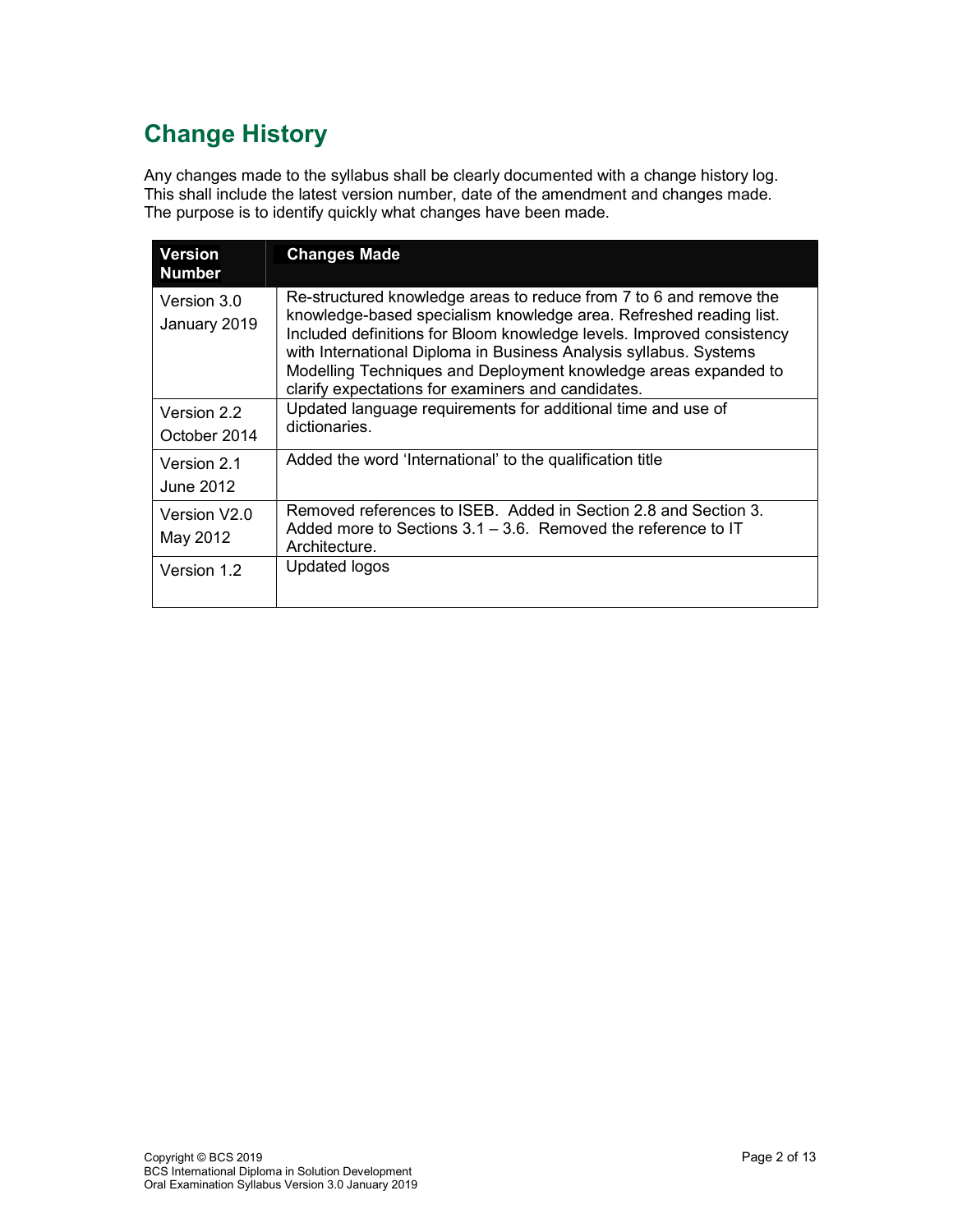# Rationale/Background

The oral examination for the BCS International Diploma in Solution Development is taken by candidates on successful completion of a set of written examinations. It focuses on the application of their knowledge and also provides an opportunity to assess their interpersonal and problem-solving skills. This is the highest level qualification within the solution development section of the Professional Certifications qualifications portfolio.

# Aims and Objectives

The BCS International Diploma in Solution Development provides a professional qualification for practitioners working in systems development and related disciplines. Holders of the qualification will have had to demonstrate competency in a range of skills and techniques and will have passed examinations that assess performance across knowledge levels 2-5.

# Target Group

This qualification is aimed at practising solution development professionals from a range of disciplines including, but not limited to, software engineering, solutions architecture, software testing, business analysis and IT service delivery, who wish to gain a detailed understanding of solution development best practice.

# Entry Criteria

The entry criteria for this examination are:

- Examination passes in the BCS Certificates in Systems Development Essentials and Systems Modelling Techniques
- An examination pass in one of the knowledge-based specialist modules defined below.
- An examination pass in one of the practitioner specialist modules defined below.

It is recommended that candidates sit the oral examination within twelve months of completing the pre-requisite modules.

# Knowledge-Based Specialist Modules

BCS Foundation Certificate in Systems Development BCS Intermediate Certificate in Enterprise and Solution Architecture ISTQB Certified Tester Foundation Level Foundation Certificate in VeriSM™

### Practitioner Specialist Modules

BCS Practitioner Certificate in Business Analysis Practice BCS Practitioner Certificate in Systems Design Techniques BCS Practitioner Certificate in Enterprise and Solution Architecture BCS Practitioner Certificate in Integrating Off-the-Shelf Software Solutions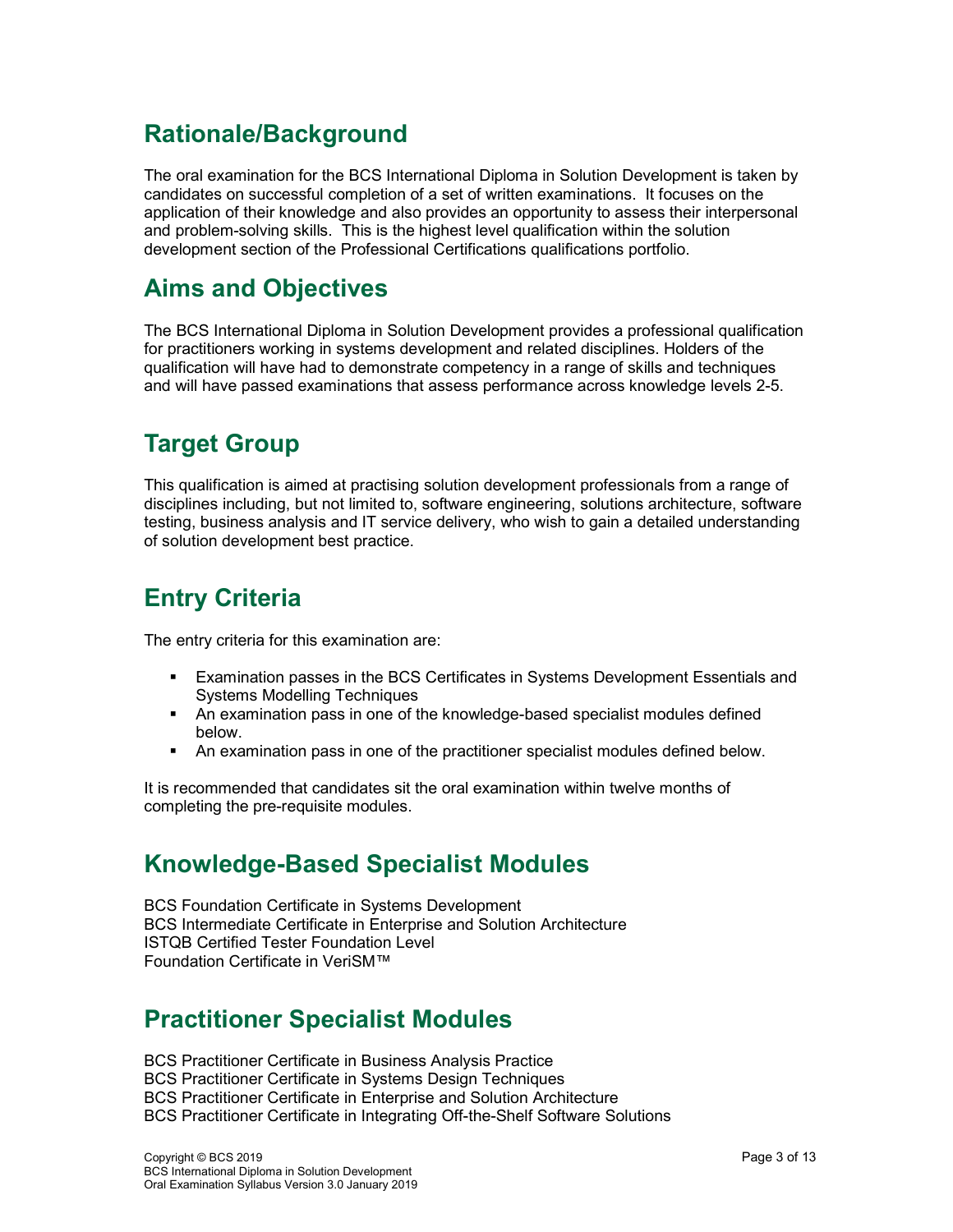# Structure of the Examination

The examination is conducted by two oral examiners and lasts for 50 minutes. Candidates are not allowed to take any written material into the oral examination. The questions are concerned with the application of the solution development techniques and approaches defined in this syllabus and the practitioner specialist module syllabus nominated by the candidate.

### Objectives of the Oral Examination

The objectives of this oral examination are:

- **The assess the candidate's level of knowledge of the solution development topics** defined in this syllabus.
- To assess the candidate's ability to apply the solution development techniques defined in this syllabus.

# Examination and Training Provider Information

This qualification is examined and awarded by BCS and there is no training pre-requisite for the written or oral examinations. However, where the oral examiners identify omissions or errors in the training provided by accredited BCS Examination Providers or BCS Training Organisations, feedback regarding such issues will be provided to the relevant provider/ organisation.

### Candidate Information

Candidates are not required to attend training courses prior to sitting the oral examination. However, it is recommended that candidates revise thoroughly the subject areas identified in the syllabus content below. Although attendance at an Oral Examination Preparation Day offered by an accredited training provider is not mandatory, attendance is strongly recommended to gain a better understanding of the structure and format of the oral examination. An oral preparation day will also help candidates understand the rationale for the questioning approach adopted by the oral examiners.

Candidates who pass the oral examination are awarded the International Diploma in Solution Development. Candidates who fail the oral examination are provided with feedback that identifies the particular areas of weakness identified during the oral examination.

### Additional time for candidates due to a disability

Candidates who have a disability which may impact their ability to take and pass the oral interview may be eligible for additional time. An example would be if a candidate has a speech impediment. Please advise BCS at the time of booking the oral examination.

Where candidates have been granted extra time during the oral examination, BCS will try to allocate the final interview slot of the day so that there are fewer time restrictions. Please inform BCS as early as possible so that this time slot can be allocated. In exceptional circumstances, it may be possible to allow written responses to the interview questions.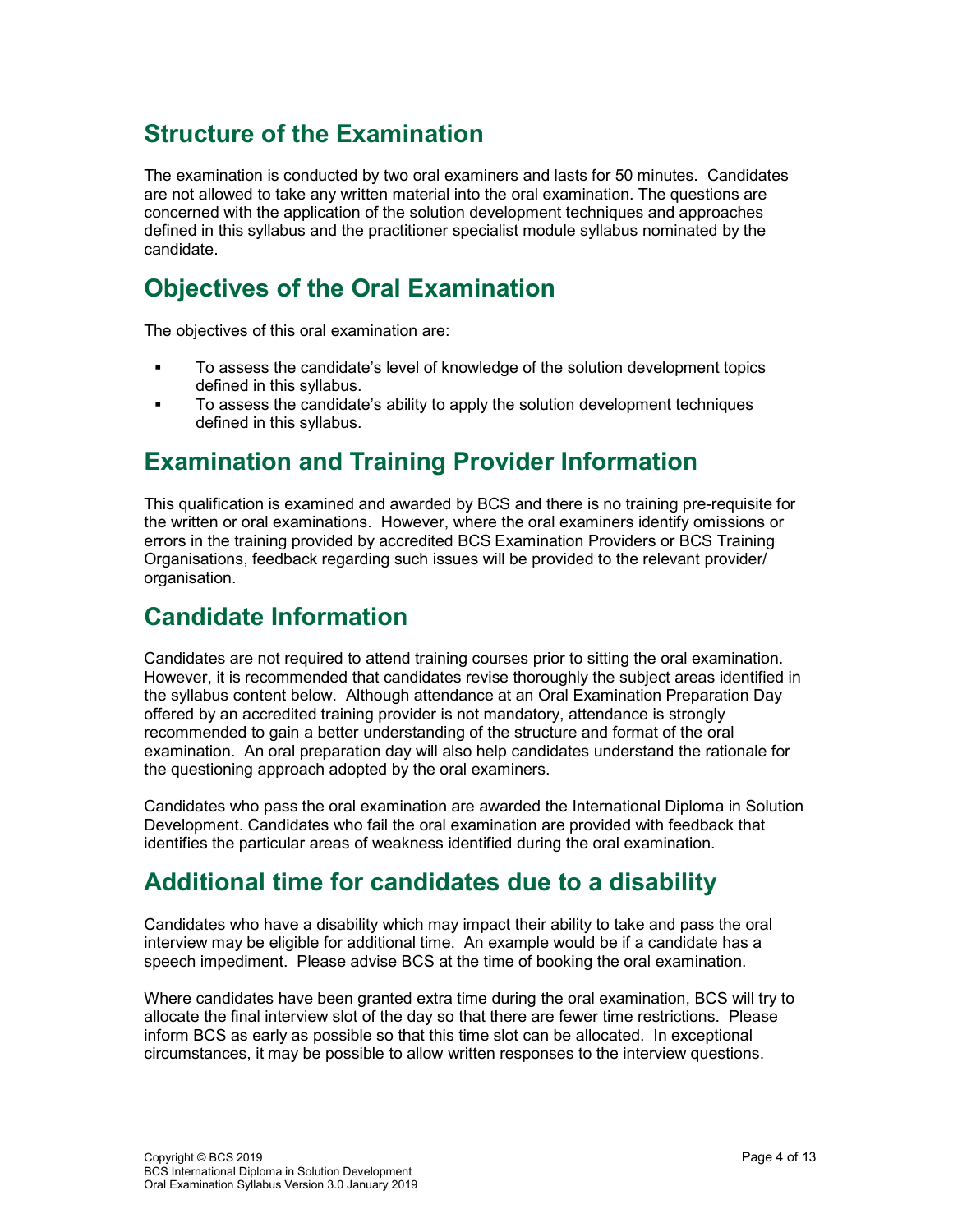# Syllabus

The syllabus is structured into sections relating to major subject headings and numbered with a single digit section number. The syllabus content identifies the subject areas and topics to be examined. The knowledge (K) level from Bloom's Taxonomy is shown for each subject area. Bloom's Taxonomy is explained in a later section of this syllabus.

Note: The candidate will have studied a specific development approach and questions related to sections 2, 3, and 4 of this syllabus may be specific to the selected approach.

### 1. Solution development principles (K Level 4/5)

- 1.1. The rationale for solution development
	- 1.1.1. The reasons for initiating a solution development project
	- 1.1.2. Inputs to a solution development project
- 1.2. Relationship between solution development and other disciplines
	- 1.2.1. Business analysis
	- 1.2.2. Software development / software engineering
	- 1.2.3. Software testing
	- 1.2.4. Service management (including DevOps)
	- 1.2.5. Solution architecture
	- 1.2.6. Project management
- 1.3. Solution development approaches
	- 1.3.1. Bespoke including linear and iterative (Agile) approaches
	- 1.3.2. COTS (Commercial Off-the-Shelf) and MOTS (Modified Off-the-Shelf)
	- 1.3.3. Component based
- 1.4. Solution development lifecycles
	- 1.4.1. Waterfall
	- 1.4.2. V-model
	- 1.4.3. Iterative/evolutionary
- 1.5. Roles and responsibilities
	- 1.5.1. Business analyst
		- 1.5.2. Solution architect
		- 1.5.3. Solution designer/software architect
		- 1.5.4. Solution developer
		- 1.5.5. Solution tester
		- 1.5.6. End user
		- 1.5.7. Subject-matter expert (SME)
		- 1.5.8. Product owner
	- 1.5.9. Project manager
	- 1.5.10. Project sponsor
- 1.6. Professionalism and solution development
	- 1.6.1. The role of BCS in professional development
	- 1.6.2. The importance of a code of conduct/ professional standards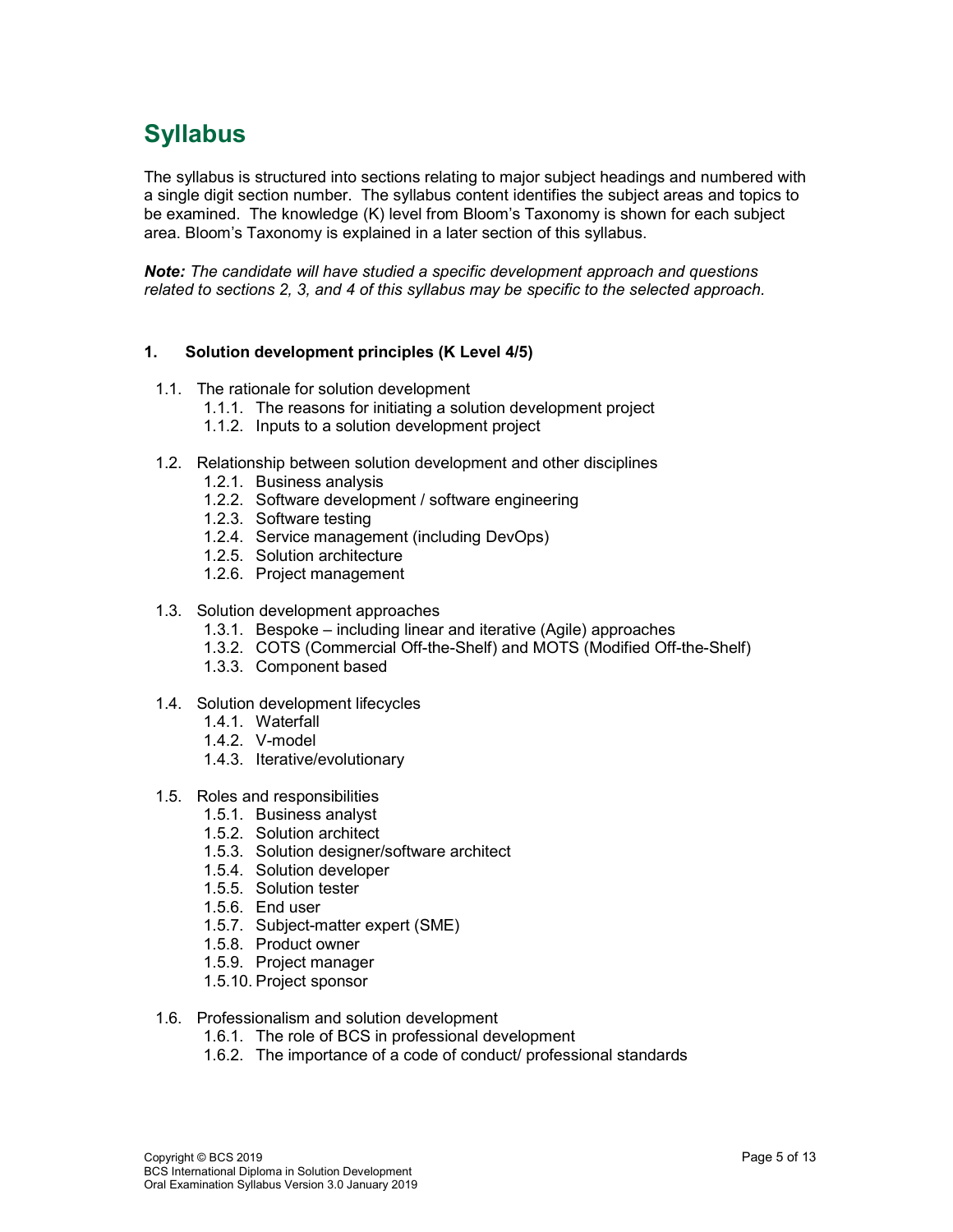### 2. Solution development practices (K Level 4/5)

- 2.1. Requirements engineering
	- 2.1.1. System investigation techniques
		- 2.1.1.1. Interviews
		- 2.1.1.2. Workshops
		- 2.1.1.3. Document analysis
		- 2.1.1.4. Scenario analysis
		- 2.1.1.5. Surveys
		- 2.1.1.6. Focus groups
	- 2.1.2. Requirement types
		- 2.1.2.1. Business requirements (general and technical)
		- 2.1.2.2. Solution requirements (functional and non-functional)
	- 2.1.3. Defining requirements
		- 2.1.3.1. Requirements catalogue
		- 2.1.3.2. User stories
		- 2.1.3.3. Use cases
		- 2.1.3.4. Data models
- 2.2. Prioritisation (using an industry standard technique)
	- 2.2.1. Prioritisation within a linear development lifecycle
	- 2.2.2. Prioritisation within an iterative development lifecycle
- 2.3. Prototyping
	- 2.3.1. Evolutionary prototypes versus throwaway prototypes
	- 2.3.2. Story-boards & wireframes
	- 2.3.3. Benefits of prototyping
		- 2.3.3.1. Proof of concept
			- 2.3.3.2. Requirements visualisation
	- 2.3.4. Risks of using prototyping

### 3. Systems modelling techniques (K Level 4/5)

Note: The candidate will have studied either a structured approach to modelling or the Unified Modeling Language (sic) and the examiner will determine which approach to examine the candidate on accordingly. Alternative notations are provided below.

- 3.1. Use of models within systems development
	- 3.1.1. System definition defining system requirements
	- 3.1.2. System design specifying how requirements are realised
	- 3.1.3. System testing deriving test conditions from models
	- 3.1.4. Use of models to depict the logical and physical aspects of a system.
- 3.2. Modelling different views of a system
	- 3.2.1. Rationale for modelling different views of a system
	- 3.2.2. Three representative views: data, functionality and dynamic behaviour
- 3.3. Modelling system data
	- 3.3.1. Notation for modelling system data Class diagram (UML) or Entity-Relationship diagram (structured)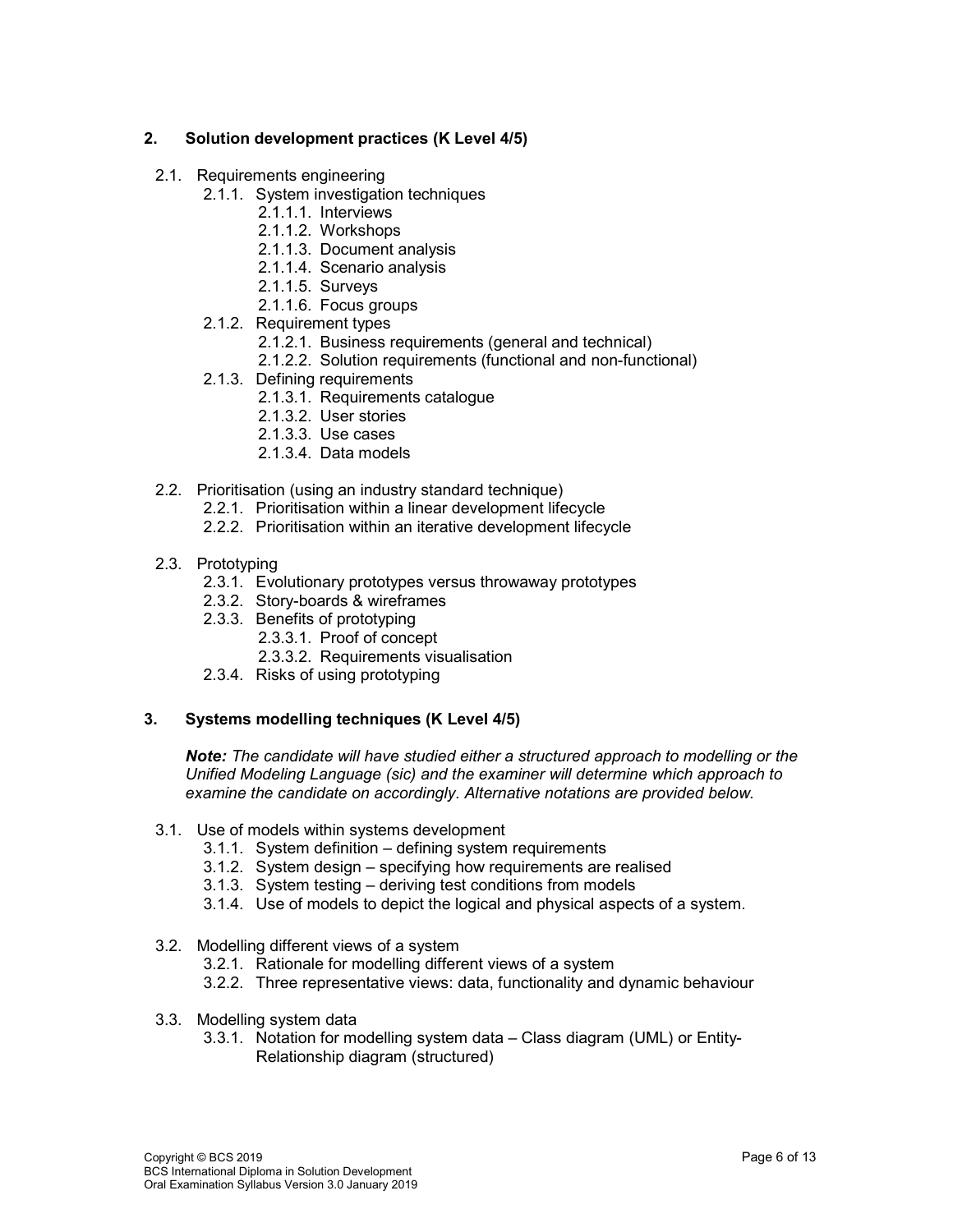- 3.4. Modelling system functionality
	- 3.4.1. Notation for modelling system functionality Use Case diagram & supporting Use Case descriptions (UML) or Data Flow diagram & supporting Elementary Process Descriptions (structured)
- 3.5. Modelling dynamic system behaviour
	- 3.5.1. Notation for modelling the system response to events State Machine diagram (UML) or Entity Life History (structured)
	- 3.5.2. Notation for modelling how the system realises functional requirements interaction diagrams (UML) or flowcharts / pseudo-code / structured English (structured)
- 3.6. Cross-checking of models
	- 3.6.1. Rationale for cross-checking of models
	- 3.6.2. Cross-checking of data and functionality using a CRUD matrix
	- 3.6.3. Cross-checking of data and events using a CRUD matrix

#### 4. Design and quality assurance (K Level 4/5)

- 4.1. Elements of system design
	- 4.1.1. Input and output design (including user-interface design)
	- 4.1.2. Data design
		- 4.1.3. Process design
- 4.2. System controls
	- 4.2.1. Verification and validation
	- 4.2.2. Security
- 4.3. Quality assurance
	- 4.3.1. Software testing (static testing and dynamic testing)
	- 4.3.2. Quality reviews (including static testing)
	- 4.3.3. Solution evaluation (including post implementation reviews)
	- 4.3.4. Service level agreements

### 5. Deployment and maintenance (K Level 4/5)

- 5.1. Release management
	- 5.1.1. Planning and communicating the deployment
	- 5.1.2. Data take-on and migration (including data mapping and data transformation)
	- 5.1.3. Packaging the release (to include hardware, software, documentation)
	- 5.1.4. Back out plans
	- 5.1.5. Post-implementation reviews (monitoring and confirming successful deployment)
- 5.2. Deployment approaches
	- 5.2.1. Distributing and deploying software artefacts
		- 5.2.1.1. Distribution
		- 5.2.1.2. Installation (including removal of redundant items)
		- 5.2.1.3. Activation (including de-activation)
	- 5.2.2. Changeover strategies
		- 5.2.2.1. Direct changeover (big bang)
		- 5.2.2.2. Parallel running
		- 5.2.2.3. Phased
		- 5.2.2.4. Pilot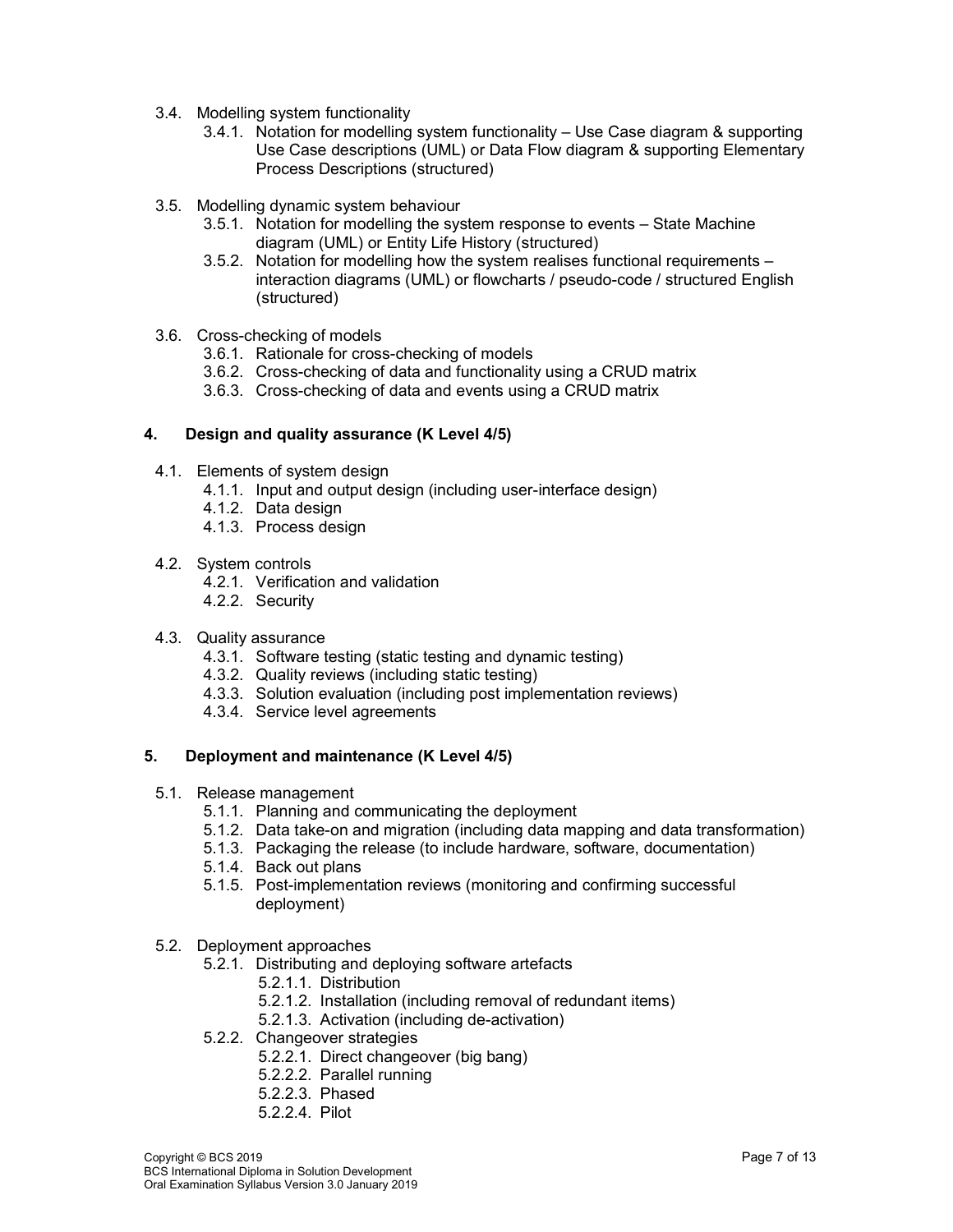- 5.3. Managing changes to the solution
	- 5.3.1. Types of software maintenance (corrective, adaptive, perfective, preventative)
	- 5.3.2. Change control process
	- 5.3.3. Configuration management and version control
- 5.4. Software tools to support solution development
	- 5.4.1. Requirements Management
	- 5.4.2. Visual Modelling
	- 5.4.3. Forward and reverse engineering
	- 5.4.4. Change and release management (including configuration management)
	- 5.4.5. Quality management (test design, test execution, test management)
	- 5.4.6. Integrated development environments (source code editors, compilers, debuggers, wireframes)

#### 6. Practitioner specialism (K Level 2/3)

- 6.1. Relevance of the selected module to solution development
- 6.2. Description of the chosen approach and techniques
- 6.3. Application of the chosen approach and techniques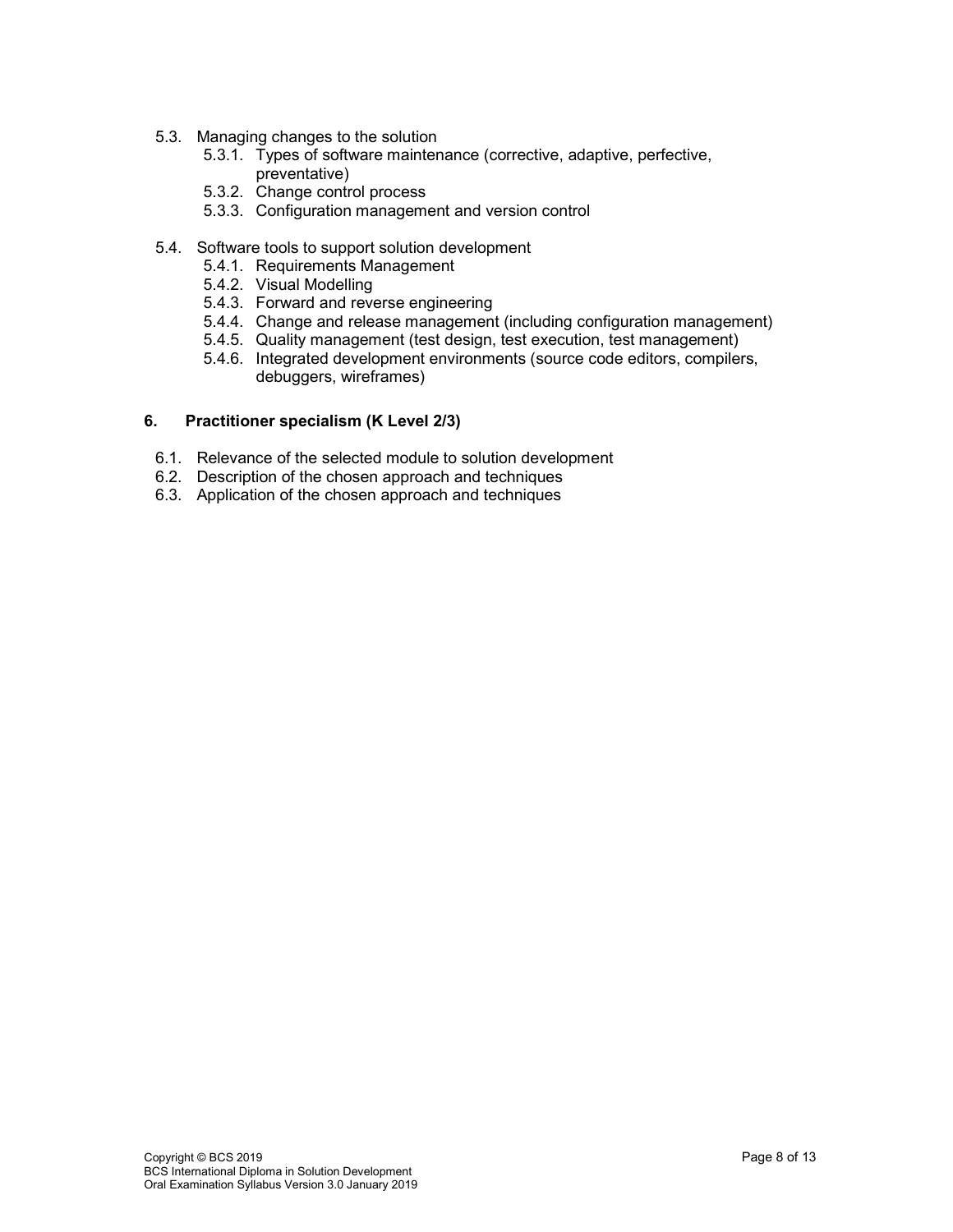# Terminology Used

The terminology used in the oral examination will conform to that adopted in BCS publications on solution development and related disciplines (see reading list at the end of this syllabus).

# Levels of Knowledge

Each section of this syllabus has been assigned a knowledge level based upon Bloom's taxonomy of knowledge in the cognitive domain (ref Taxonomy of Educational Objectives, Handbook 1 – The Cognitive Domain, Bloom et al., New York 1956). Bloom defined six levels of knowledge, which can be broadly interpreted as per the table below.

| Level | <b>Levels of Knowledge</b> |  |
|-------|----------------------------|--|
| K6    | Evaluate                   |  |
| K5    | <b>Synthesise</b>          |  |
| K4    | Analyse                    |  |
| K3    | <b>Apply</b>               |  |
| K2    | <b>Understand</b>          |  |
| K1    | Remember                   |  |

The knowledge levels that apply to this syllabus are  $K2 - K5$ , which means that examination questions will test the candidate's understanding of the relevant syllabus topics at these levels only.

Example questions for each level are provided below.

| Level          | <b>Sample question</b>                                                                                                                                                                                                                                   |
|----------------|----------------------------------------------------------------------------------------------------------------------------------------------------------------------------------------------------------------------------------------------------------|
| K <sub>2</sub> | During prioritisation a requirement has been determined to be mandatory but<br>could be deferred for a short time if necessary because there is a short-term<br>workaround. Which of the following MoSCoW ratings should the requirement be<br>assigned? |
| K3             | In the scenario just described, what investigation techniques could be used to<br>investigate the system requirements in order to provide further clarity for the<br>developers to build from, and why?                                                  |
| K4/5           | If you were to consider the most appropriate approach to developing a solution to<br>meet the needs of this business, how would you decide?                                                                                                              |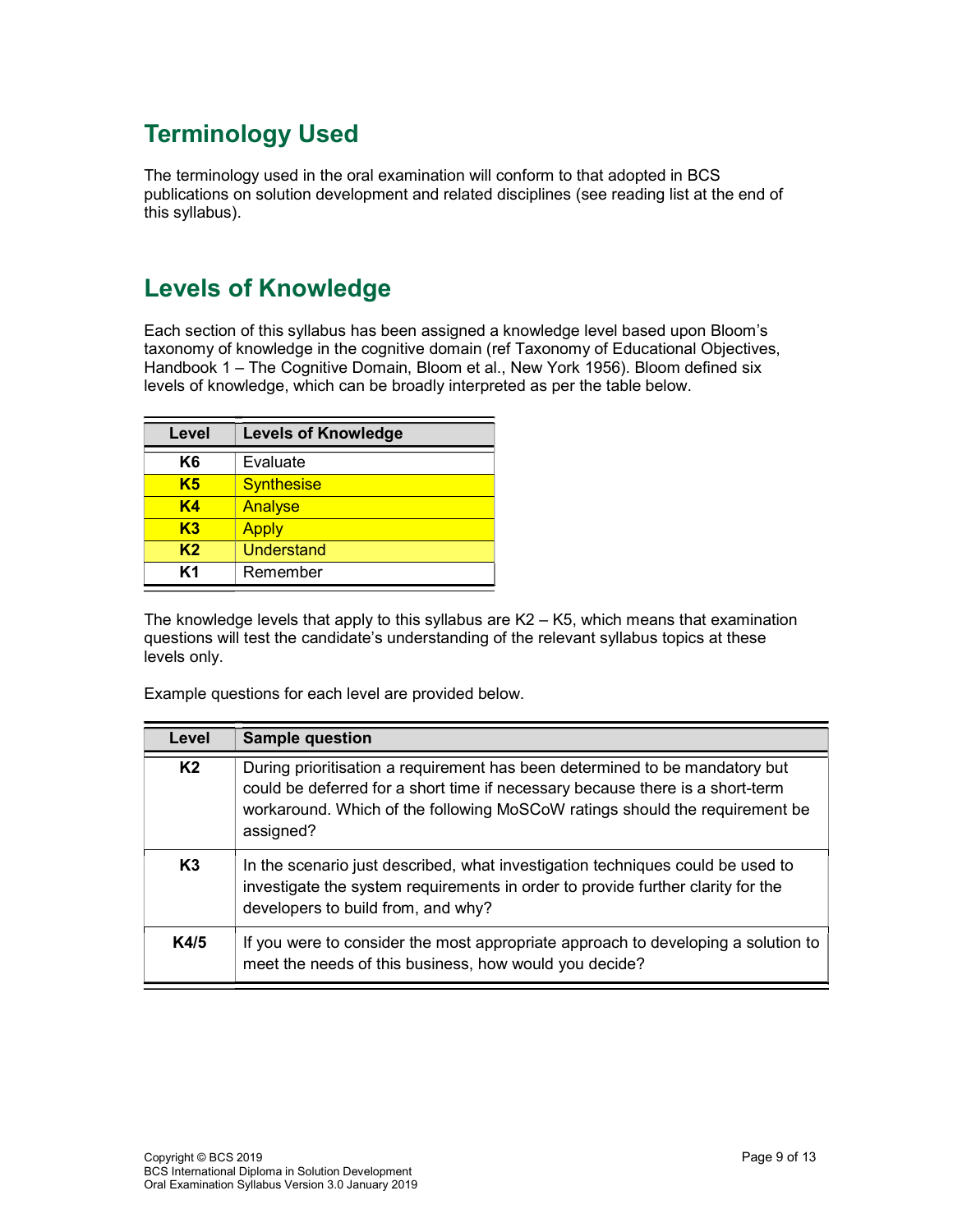# Examination Format

| Type                                 | Oral                                                                                                                                                                          |
|--------------------------------------|-------------------------------------------------------------------------------------------------------------------------------------------------------------------------------|
| <b>Duration</b>                      | 50 minutes. Candidates are able to request<br>additional time if they have a disability that would<br>impact them during an oral examination, such as a<br>speech impediment. |
| Pre-Requisite for course and/or exam | Candidates must have passed written examinations<br>in the two core modules, one knowledge-based<br>specialist module and one practitioner specialist<br>module.              |
| Invigilated/Proctored                | No. Conducted by two oral examiners.                                                                                                                                          |
| Closed                               | Yes. Reading material is not to be used during the<br>oral interview.                                                                                                         |
| Pass Mark                            | Pass or fail                                                                                                                                                                  |
| Delivery                             | Interview by two oral examiners                                                                                                                                               |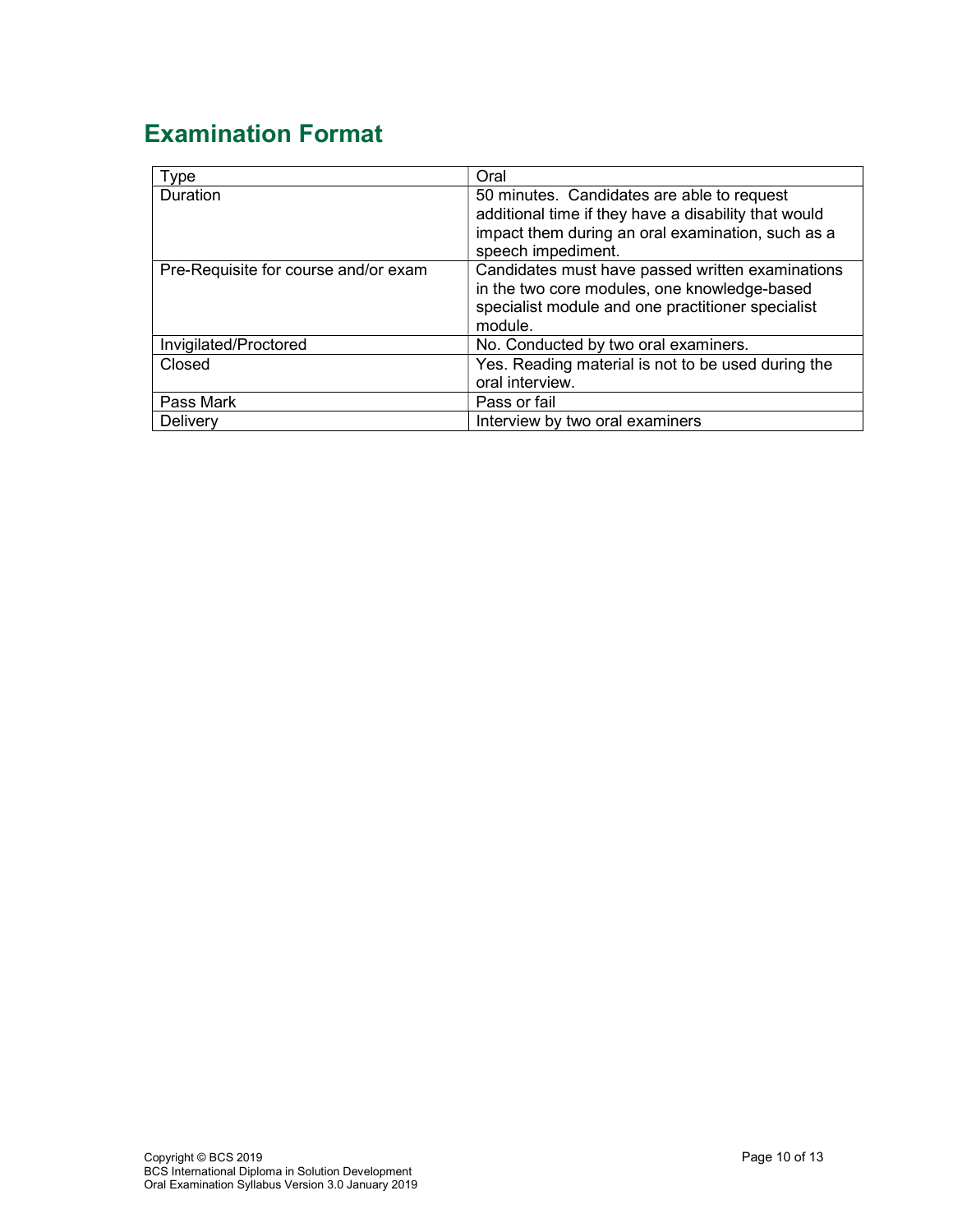# Reading List

It is the responsibility of the oral examination candidate to ensure that they possess sufficient knowledge and understanding of the topic areas defined in sections 1-6 of the syllabus above. The reading list below is provided to support candidates in their study and revision for the oral examination.

#### Recommended Reading

Title: Developing Information Systems: Practical Guidance for It Professionals Author: James Cadle (editor) Publisher: BCS Publication Date: August 2014 ISBN: 978-1780172453 URL: http://shop.bcs.org

#### Additional Reading

Title: UML 2 and the Unified Process (2<sup>nd</sup> Edition)

Author: Jim Arlow and Ila Neustadt Publisher: Addison-Wesley Publication Date: June 2005 ISBN: 978-0321321275

Title: Business Analysis (Third Edition) Author: Debra Paul, Donald Yeates and James Cadle Publisher: BCS Publication Date: September 2014 ISBN: 978-1780172774 URL: http://shop.bcs.org

Title: Software Testing: An ISTQB-BCS Certified Tester Foundation Guide (Third Edition) Author: Brian Hambling (editor) Publisher: BCS Publication Date: June 2015 ISBN: 978-1780172996 URL: http://shop.bcs.org

Title: Enterprise Architecture at Work (Modelling, Communication and Analysis)

Author: Mark Lankhorst et al Publisher: Springer Publication Date: March 2017 ISBN: 978-3662539323

Title: Off-The-Shelf IT Solutions: A practitioner's guide to selection and procurement Author: Martin Tate Publisher: BCS Publication Date: March 2015 ISBN: 978-1780172583 URL: http://shop.bcs.org